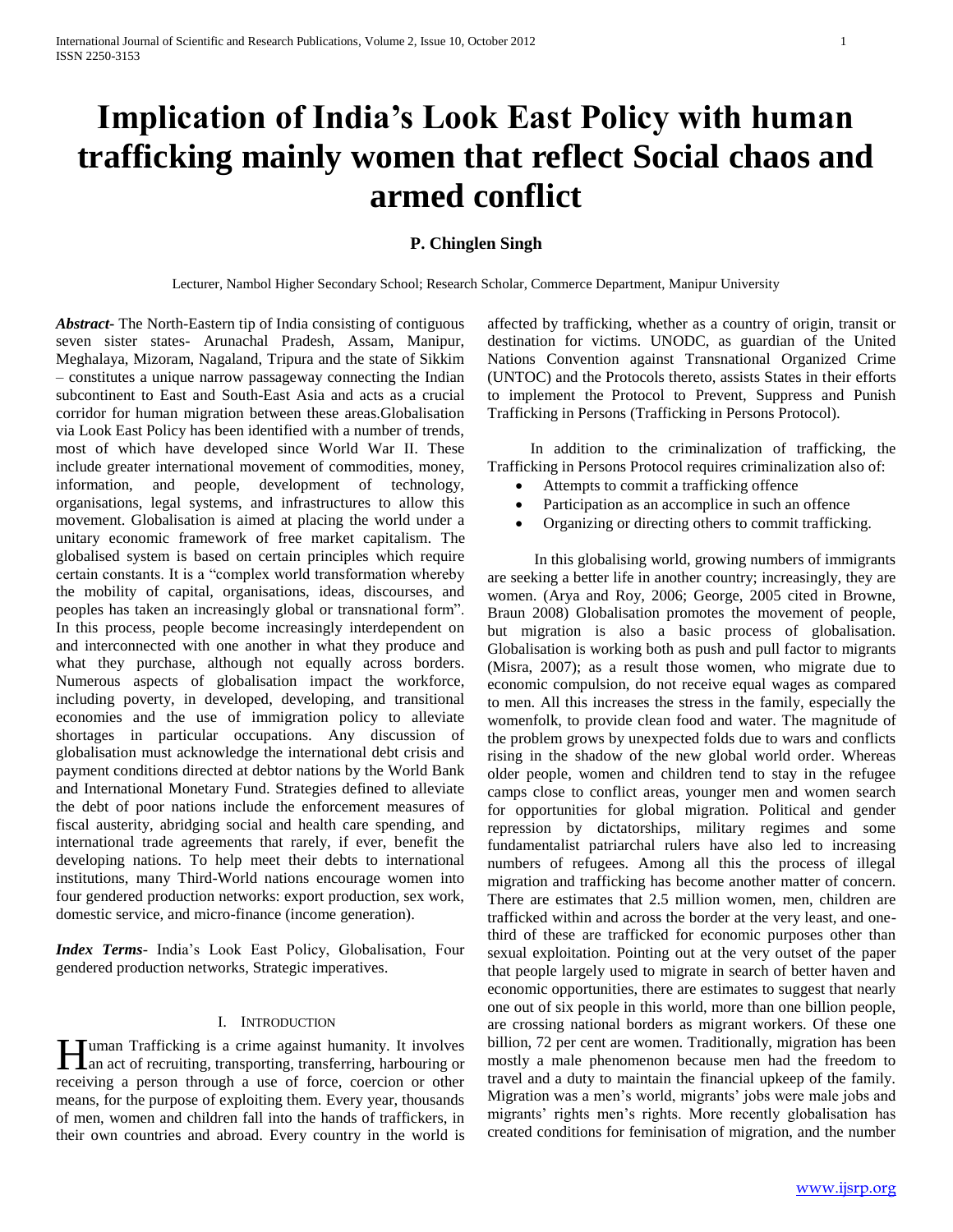of women who migrate alone, as men do, to make money for themselves and/or to support their families, is increasing. In women's migration, their role in society, their autonomy and capacity to take decisions play a major role. In women's migration, gender discrimination acts as a powerful factor. In feminist migration studies, the main focus is on the causes and conditions of women's migration. Unlike the traditional feminist migration studies, the recent works on feminist migration have challenged the concepts and scale of the study. These studies have challenged the conventional understanding of nation, society and challenging the national and international scales of migration, ask additional questions about the nation and migration, most centrally the question: 'Whose nation?' These also try to explain that the very construction of the nation and national scale are not the right categories as they are constructed as a result of gender politics and discrimination. In other words, gender analysis of migration examines how the social, economic and cultural contexts of an individual force him/her to flee. In this study, feminists have also focused on the gender politics of identity construction, and the complex relationships between identity and the production of migration and place. It is important to understand the causes and consequences of international migration from a gender perspective because hierarchical social relations relating to gender play an important role in shaping the migration experiences of migrants, whether male or female. Under-standing whether migration occurs because of gender inequality or whether migration itself helps to perpetuate gender disparities, is valuable to guide the formulation of policy and measures to address the specific needs of women who migrate. (UN Report on 2004 Women and Migration).

 When it comes to environmental migration, women are more affected then men. IOM (2009) has noted: "Statistically, natural disasters kill more women than men, and kill women at a younger age than men. Behavioural restrictions and poor access to information and resources can directly affect a woman's chances of survival during a natural disaster or its aftermath. Their role as the main caregivers in many societies also means that women tend to look more after their children's safety before their own." This statement clearly shows that women are more vulnerable to environmental migration.

 ALTHOUGH trafficking is not a new concept as in history there were traditions of treating humans as slaves, in today's globalised and democratised world the form of human trafficking has changed. It refers to the illegal trade of humans for sexual exploitation and forced labour. Young children, teenagers, men and women—all are victims of human trafficking and they are subjected to force, fraud, or coercion for the purpose of sexual exploitation or forced labour. (US Department of Health and Human Services) In other words, a person, who is coerced, deceived or forced to move within her/his country or to another country for the purpose of exploitation, is a victim of trafficking. (GAATW Working Papers Series, 2010) The United States State Department (2010) data shows that an "estimated 600,000 to 820,000 men, women, and children [are] trafficked across international borders each year, approximately 80 per cent are women and girls, and up to 50 per cent are minors. The data also illustrates that the majority of transnational victims are trafficked into commercial sexual exploitation."

 The Palermo Protocol to Prevent, Suppress and Punish Trafficking in Persons, especially Women and Children (2000), defines trafficking as follows:

 Trafficking in persons shall mean the recruitment, transportation, (transfer, harbouring or receipt of persons, by means of the threat or use of force or other forms of coercion, of abduction, of fraud, of deception, of the abuse of power or of a position of vulnerability or of the giving or receiving of payments or benefits to achieve the consent of a person having control over another person, for the purpose of exploitation. Exploitation shall include, at a minimum, the exploitation of the prostitution of others or other forms of sexual exploitation, forced labour or services, slavery or practices similar to slavery, servitude or the removal of organs. (United Nations General Assembly, 2000)

 People smuggling and trafficking in humans are generally viewed as two distinct offences. In general smuggling involves: Delivering persons into the country they wish to enter illegally and then leaving such persons to their own devices. It usually involves a voluntary act entailing a payment of a fee to provide a passage to a particular destination. (Bernadette and Susan 2008)

# II. LITERATURE REVIEW

- 1. Apart from economic reasons, people also migrate due to change in environment and such persons are generally referred to as Environmental Migrants. Such people get uprooted due to earthquakes or floods leading to forced displacement; this phenomenon is commonly present where there is a slow onset of environmental change or the degradation process such as desertification or abrupt changes in weather affecting those who are directly dependent on the local environment for their living causing them livelihood stress. (Dun and Gemenne)
- 2. Feminist theorists further tend to study the identity related aspects like cultural, geographic studies of migration in order to address the migrants' cultural identities as represented in their locally specific views of mobility, but they do so according to a different understanding of identity and subjectivity. (Silvey 2004)
- 3. In this globalising world, growing numbers of immigrants are seeking a better life in another country; increasingly, they are women. (Arya and Roy, 2006; George, 2005 cited in Browne, Braun 2008)
- 4. Globalisation is working both as push and pull factor to migrants (Misra, 2007); as a result those women, who migrate due to economic compulsion, do not receive equal wages as compared to men.
- 5. The UN Protocol sets out a definition of 'trafficking in persons'; strengthens avenues for border control and responses by the judiciary and establishes prevention policies. (Bernadette and Susan 2008)
- 6. The evolution of international trafficking in women and girls appears to be closely linked to two areas: i) changing demands for women's labour in the global political economy, and ii) the changing patterns of international migration. The shift in the role of women in migration from being dependents of male migrants to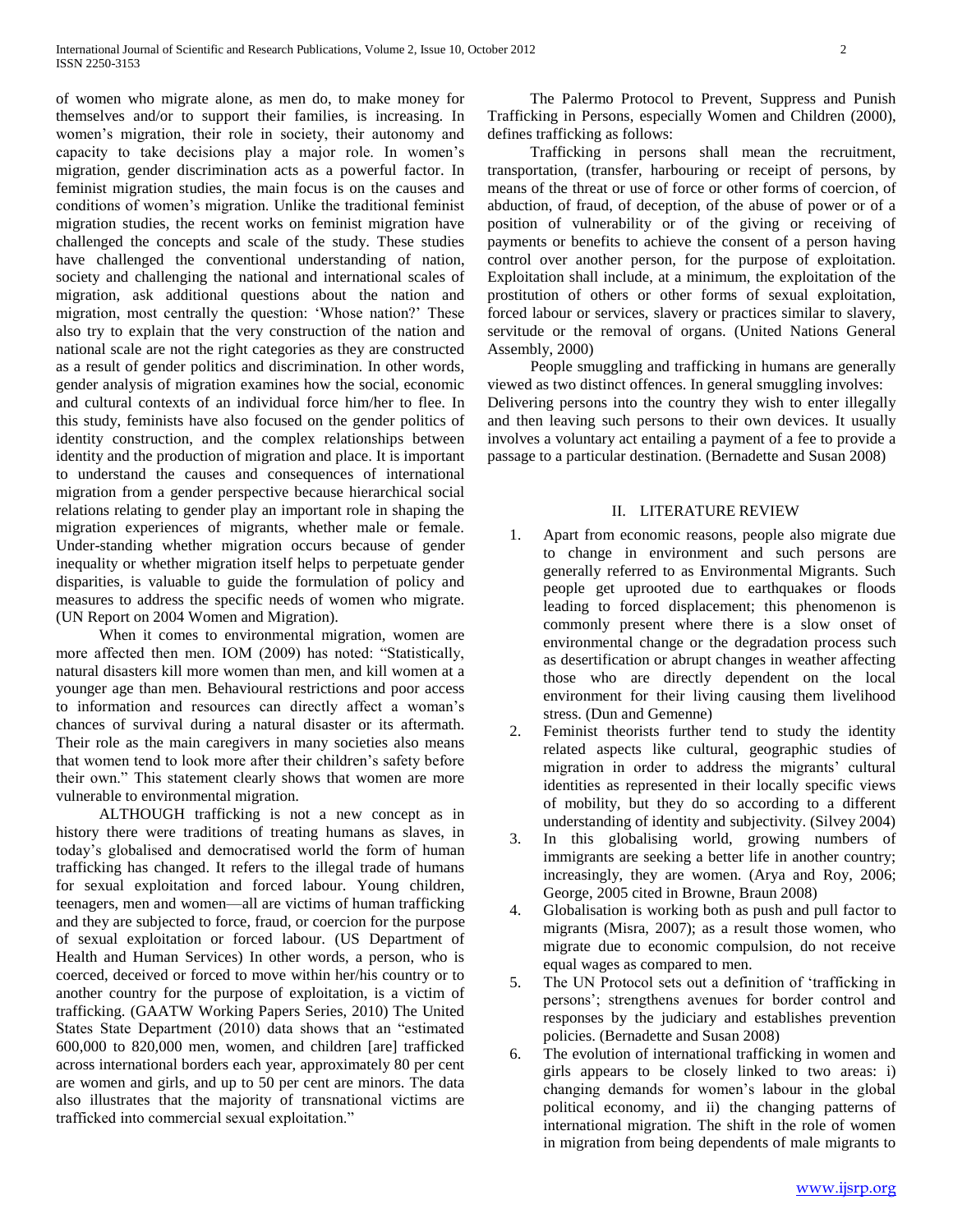becoming the major economic agent in many developing countries has become increasingly visible. (Kojima 2007)

## III. NEED OF THE STUDY

 The present economic structure creates conditions where the demand for cheap migrant labour is accompanied by declining wages, benefits and safety standards. Migrant workers, especially women migrant workers, are paid at a lower rate than local workers.

## IV. STATEMENT OF THE PROBLEM

 The problem of trafficking in persons for the purpose of sexual and other forms of exploitation is not new, but a comprehensive international, regional and national attention to the issue is recent. It is estimated that four million people are trafficked or smuggled across international borders each year. The trafficking of women and girls for prostitution and forced labour has also become one of the fastest growing areas of international criminal activity.

# V. OBJECTIVES OF THE STUDY

 The paper emphasis to point out the relative consideration of India's Look East Policy with the human trafficking and trying to verify whether the majority of victims of human traffickinghave been highly concentrated as women or not.

# VI. HYPOTHESIS OF THE STUDY

 Although men, women, children, adolescents and adults are all victims of human trafficking, the majority of victims have been highly concentrated as women. Data shows that women are more vulnerable than men because they experience multidimensional exploitation. In all parts of the world, because of gender bias women's role in society has always remained subordinate and they are treated as second class citizens of society. Even in the globalised world, which has created social and economic opportunities for all sections of society, poor unskilled workers have been among the first to suffer retrenchment and unemployment. These reasons make women more susceptible to trafficking.

# VII. RESEARCH METHODOLOGY

 The data collection comprises of primary data collection, secondary data collection and informal discussions. The data for the study are collected through personal interview, discussion with different persons concerned and The Imphal Free Press &Sangai Express (Manipur English Daily newspaper)'etc.are chosen for the purpose of the present study.

 The type of sample used for the selection of respondents is the Multi – stage sampling.

## VIII. SCOPE OF THE STUDY

 The periods of proposed research work are cover from the year 1826 to 2011. However, if it is necessary, the research work may be extended prior to 1826 and subsequent years after 2011.

#### IX. RESULTS AND DISCUSSIONS

 (GAATW, Global Alliance against Trafficking for Women, UNHCR and UNICEP) In most cases, the traffickers take advantage of the vulnerabilities of the victim. In other words, we can say that they are the outcome of economic and social poverty, driven by gender inequality, lack of good governance, and social segregation and so on. (Baruah 2005) ―The widespread assumption that most trafficking incidents start with kidnapping and coercion is far from true and has been validated by many recent researches on this issue. Most trafficking starts as a migration experience; which could be legal or illegal; is for economic (employment) or social (marriage) reasons. It may have elements of deception in it from the beginning but the process of force and coercion comes into play after the initial first steps toward movement has happened." (Ibid.: 3)

 Many people assume that migration and trafficking are the same but there are differences in these two different movements. Movement is central to both migration and trafficking and this commonality between the two builds a complex relationship. Sometimes the element of coerced movement is found to be absent especially in the case of the bonded labour system where men, women and children may be exploited in their own place of origin without having to cross geographical borders. These people were already living in an awful situation; their life becomes more vulnerable after they got trafficked. Trafficked people do not have the opportunity of informed consent with respect to the experiences they undergo. (United Nations 2000: ESCAP 2003) There are also certain technicalities which make the whole concept of trafficking limited. For example, take the case of exploited migrants; they are also victims of offences on themselves but these do not always lead to trafficking. However, the majority of trafficked people are exploited migrants. So there is a need to broaden the whole debate on trafficking. The crucial factors in distinguishing between the two will be in the nature of consent: the intention of the agency between the information made available at the start of the journey as compared to the circumstances they find themselves to be in at the end of the journey.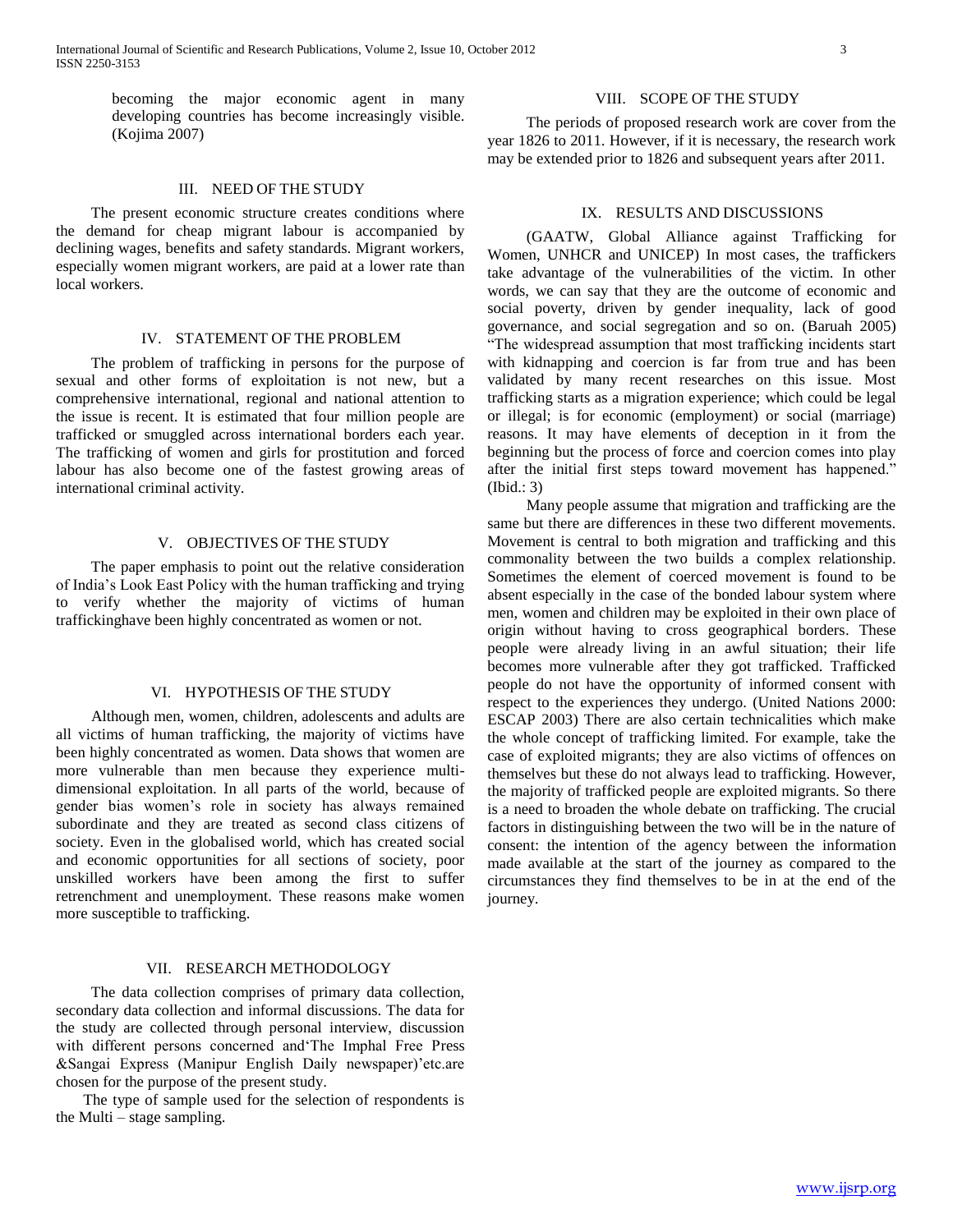# X. FINDINGS OF THE STUDY

## Elements Of Human Trafficking-



 To ascertain whether a particular circumstance constitutes trafficking in persons, consider the definition of trafficking in the Trafficking in Persons Protocol and the constituent elements of the offense, as defined by relevant domestic legislation.

 UNODC offers practical help to States, not only helping to draft laws and create comprehensive national anti-trafficking strategies but also assisting with resources to implement them. States receive specialized assistance including the development of local capacity and expertise, as well as practical tools to encourage cross-border cooperation in investigations and prosecutions.

## **The Root Causes of Migration**

 Understanding those forces that compel people to migrate is necessary to understand the process of migration. There are countless factors which force people to leave their home, but poverty, injustice, armed conflicts and natural disasters are the major reasons that make most of the people to move from their native place. Estimates say that in the last 30 years, the number of international migrations has doubled to 191 million worldwide, (Renaud, Bogardi, Dun and Warner 2007) These are economic migrants, refugees and internally displaced people fleeing persecution and victim of human trafficking. Besides this, there are roughly 30-40 million undocumented migrants worldwide, comprising around 15-20 per cent of the world's migrant population. (Ibid.) The International Organisation for Migration (IOM) has estimated that almost half of the world's migrants are women. In today's developed world, 59.9 per cent migration compared to the 45.7 per cent of the developing world are women. Women are increasingly migrating as workers themselves. The economy is playing a major role in women's migration and women are migrating both as qualified professionals as well as domestic workers, careers and cleaners etc.

 It is the lack of viable economic opportunities at home that often pushes workers to migrate in search of better options. If we see this process through the angle of globalisation, we come to know that globalisation has led to widen the gap between the rich and poor people. Global economic policies, initiated through liberalisation of the market and the structural adjustment policies (SAPs) of the international economic institutions like the World Bank and International Monetary Fund, are major causes of the

gap in income and employment opportunities, displacing workers from their local livelihoods.

 Women mainly migrate to join a migrant husband (family reunification) or to marry someone living in a different country. ―While working in Hong Kong I experienced many things—the way people treat a dependent or independent woman. I have gained much experience and my confidence has grown. Now, I have a say in decision-making at home. My husband does not shout at me. I have bought a piece of land and four rickshaws and I am creating a means of livelihood for four other families," said SushilaRai, a Nepalese migrant domestic worker. (Jolly and Reeves. 2005) In addition, those women, who might have migrated for other reasons, often do not want to return home because of the fear of losing their autonomy. Migration can provide a very important source of earning for migrant women and their families, and also give them greater autonomy, selfconfidence and social status. At the same time, migrated women can also face stigma and discrimination at every stage of the migration process. Before departure, women can be confronted with gender-based procedures and corrupt agents. Gender inequality, poverty and violence can force women to migrate or enable women to be trafficked. (Jolly and Reeves, 2005)

 In the present economic system high demand for the service of women has been created but at the same time their capacity for negotiations has decreased. In the present market-oriented economy women are in greater demand as they are paid very low and exploited easily. As Renu Sharma (2007) put it, "The gender discrimination they suffer and exclusion from the economic and political arenas makes them socially vulnerable subjects. This kind of socially created conditions of women as marginalised social groups is the key element in their oppression and exploitation."

 Trafficked women frequently come from regions where there are few employment opportunities for women and where women are dependent on others and lack access to resources to change their situation. At the same time, their social status also plays a leading role in women's trafficking. (Miko 2002)

 Trafficked women and girls often presume that they will work in legitimate occupations but at the end they find themselves trapped into forced prostitution, marriage, domestic work, sweatshops and other forms of exploitation that are similar to slavery. The debate about trafficking is more concerned on the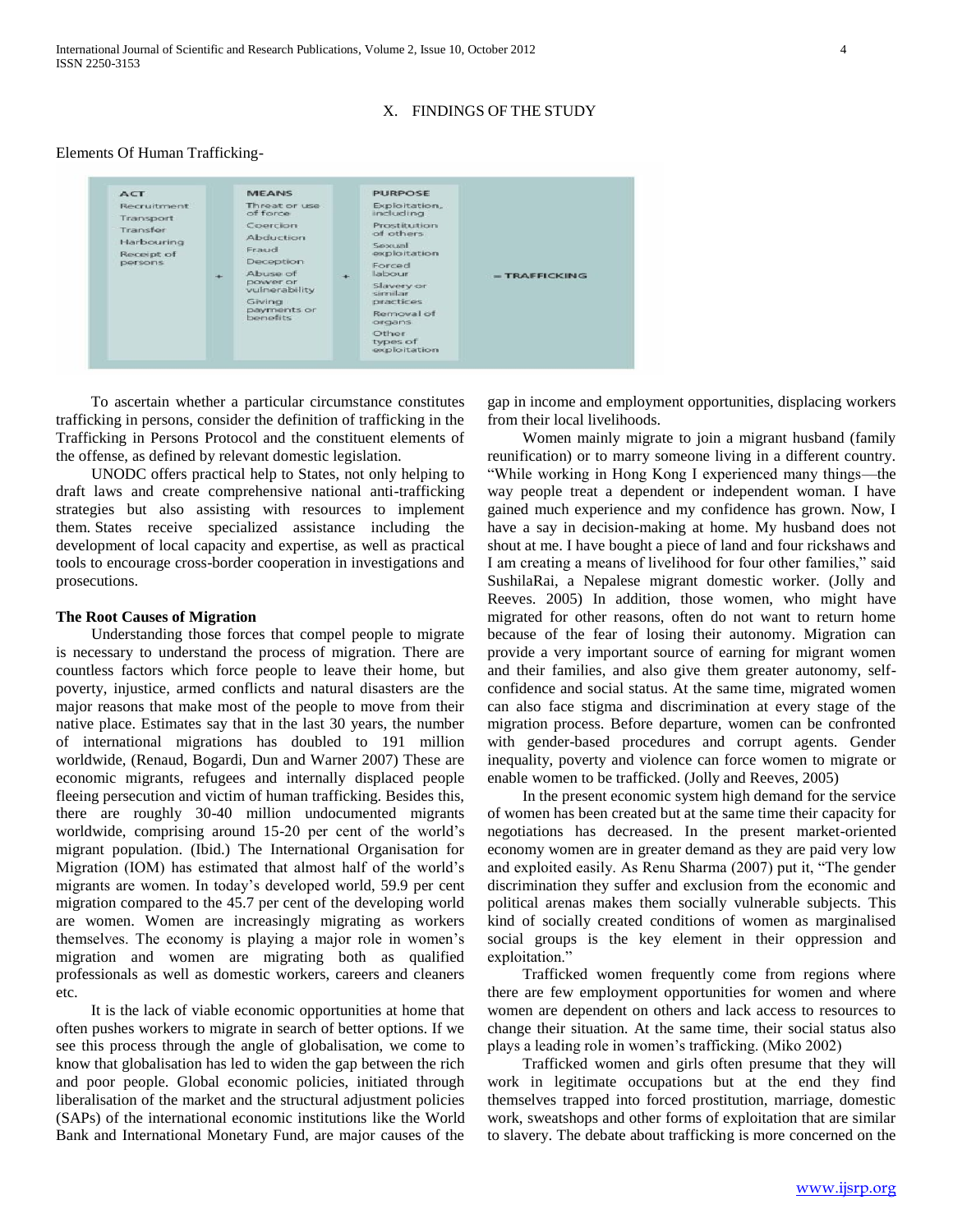causes of trafficking than on the strategies to fight against the problem. (Chew and Jordan 2002)

 Finally, UNODC initiatives on strengthening partnerships and coordination occur through its participation in inter-agency groups such as ICAT, UN.GIFT and GMG and its management of the UN Trust Fund for Victims of Trafficking in Persons.

# XI. RECOMMENDATION AND SUGGESTION

 Actions to prevent trafficking include the dissemination of information on the modes used by traffickers to attract and deceive women, the dangers involved and the legal channels open for migration, as well as the provision of better employment opportunities in the country of origin. A number of international instruments outline the human rights of migrants. In order to prevent trafficking, there is a need for disseminate-nation of information on the modes used by the traffickers through which they attract and deceive women and legal channels. Human trafficking is threatening the power, legitimacy and effectiveness of states on a global scale. There are many questions which have risen due to the process of migration. How should we deal with migrants? Should illegal migrants be granted certain rights? If yes, then what kind of rights and how many rights? And if no, then should we leave them in the same vulnerable condition? There is no single answer to these questions. What is needed is a balanced approach. We have shown above that gender always remains at the centre of both migration and trafficking and in both these two processes, which are linked to each other, women are in a more miserable condition. No doubt, human trafficking is becoming one of the most serious threats to human rights as this phenomenon is both the cause and the consequence of human rights violations. The trafficked persons exploited as workers have been deprived of their freedom of movement, denied access to health care and deprived of their right to life. Lack of rights and social inclusion for migrants and trafficked persons makes the situation horrific.

 The problem of trafficking needs to be checked, as it is creating new kinds of threats to the security of women and children. Stringent laws and international cooperation are imperative to fight against this problem. At the same time collaboration and coordination between state and non-state actors are also important as these can help evolve new sources of income and survival for all those women who are facing this problem.

 UNODC's strategic approach to combating trafficking in persons and the smuggling of migrants is founded in the full and effective implementation of the Protocols, and can be best understood as having three interdependent and complementary components:

- (1) research and awareness raising;
- (2) promotion of the Protocols and capacity-building; and,
- (3) the strengthening of partnerships and coordination.

 The adoption in 2000 by the United Nations General Assembly of the *Protocol to Prevent, Suppress and Punish Trafficking In Persons, Especially Women and Children* marked a significant milestone in international efforts to stop the trade in people. As the guardian of the Protocol, UNODC addresses

human trafficking issues through its Global Programme against Trafficking in Persons.

## XII. CONCLUSION

 Certain obstacles like lack of infrastructural development, absence of enthusiastic response from local people, frequent insurgencies, poor governance in the states, the easy availability of arms and weapons from across the international border to be utilized in armed movements and criminal activities impede increased relations between North-East India and South East Asia. Moreover, the geographic location of the North-Eastern region makes it more vulnerable to be the core of hostility with massive negative outcomes.

 There are enough avenues through which North East India can be related to South-East Asia. Racial, linguistic and cultural similarity prevails among the people of North-East India and those of South-East Asia. If the concerned governments really strive to translate their policies into reality their collaborative endeavours would invariably revive age-old cultural and historical bonds. To highlight the linguistic attachment it should be stated that it is an area of extensive linguistic diversity with predominantly three language families represented- Austro-Asiatic, Indo-European and Tibeto- Burmese.

 Austro-Asiatic languages are now spoken by a single group in North-East India (the Khasi) but they are also found in East India and South-East Asia reflecting that they might have been more frequent in North-East in the past. Indo- European language is spoken from Europe to Central and South Asia with their easternmost occurrence in Nepal, Bangladesh and North-East India. Tibeto- Burmese languages are a branch of Sino-Tibetan family which is mainly spoken in North-East India, China and South-East Asia. Thus North-East India sets up an important linguistic contact zone.

 Through centuries there has been exchange of peoples, goods and services between our North-East and countries of South and South-East Asia. The Ahom of Assam migrated several centuries ago from the Shan state of Burma where the language spoken is almost identical to that spoken in Laos and Thailand. The Chins from Myanmar migrated over the past centuries to Manipur and Meitei of Manipur have ties for over 2000 years with the Burmese of Myanmar. Similar migration has also occurred to North-East from Yunnan province of China. Boosting people to people contact transcending political barriers is an imperative for facilitating cultural interaction among various regions. In contemporary era, physical connectivity is of utmost importance as it channelizes the means to accelerate the movement of goods, people and services and thereby acts as a gateway to reviving economic enterprise.

# XIII. SCOPE FOR FURTHER STUDY

 What distinguishes the present engagement with East Asia from previous ones is the fact that it is operating on multiple fronts; India's historical, cultural and ideological links are being complemented by growing economic interdependence and multilateral cooperation from the movement of capital and